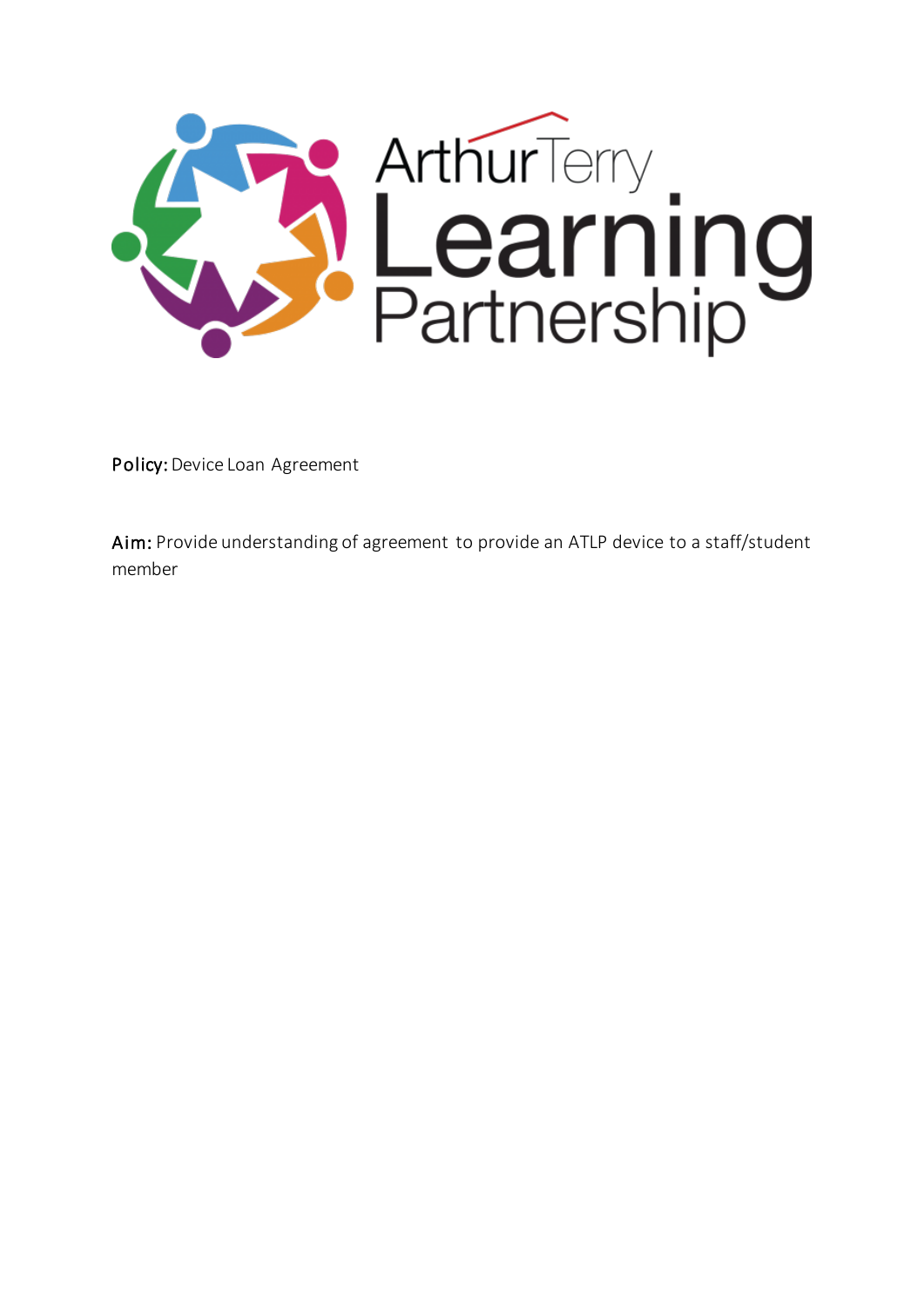

## Document Control

| Author/Contact:         | ATLP IT Strategy Group /<br>michelle.doughty@atlp.org.uk<br>claire.cheswick@atlp.org.uk                                               |                |
|-------------------------|---------------------------------------------------------------------------------------------------------------------------------------|----------------|
| <b>Document Name:</b>   | Device Loan Agreement                                                                                                                 |                |
|                         |                                                                                                                                       |                |
| Version                 | 0.1                                                                                                                                   |                |
| <b>Status</b>           | Final                                                                                                                                 |                |
| <b>Publication Date</b> | January 2020                                                                                                                          |                |
| <b>Related Policies</b> | Staff / Student Acceptable Use Policy<br>Bring Your Own Device Policy<br><b>GDPR Policy</b><br>Social Media Policy<br>E-safety policy |                |
|                         |                                                                                                                                       |                |
|                         |                                                                                                                                       |                |
|                         |                                                                                                                                       |                |
|                         |                                                                                                                                       |                |
|                         |                                                                                                                                       |                |
| <b>Review Date</b>      | <b>July 2022</b>                                                                                                                      |                |
| Approved By             | <b>Trust Board</b>                                                                                                                    | Date: 3/2/2020 |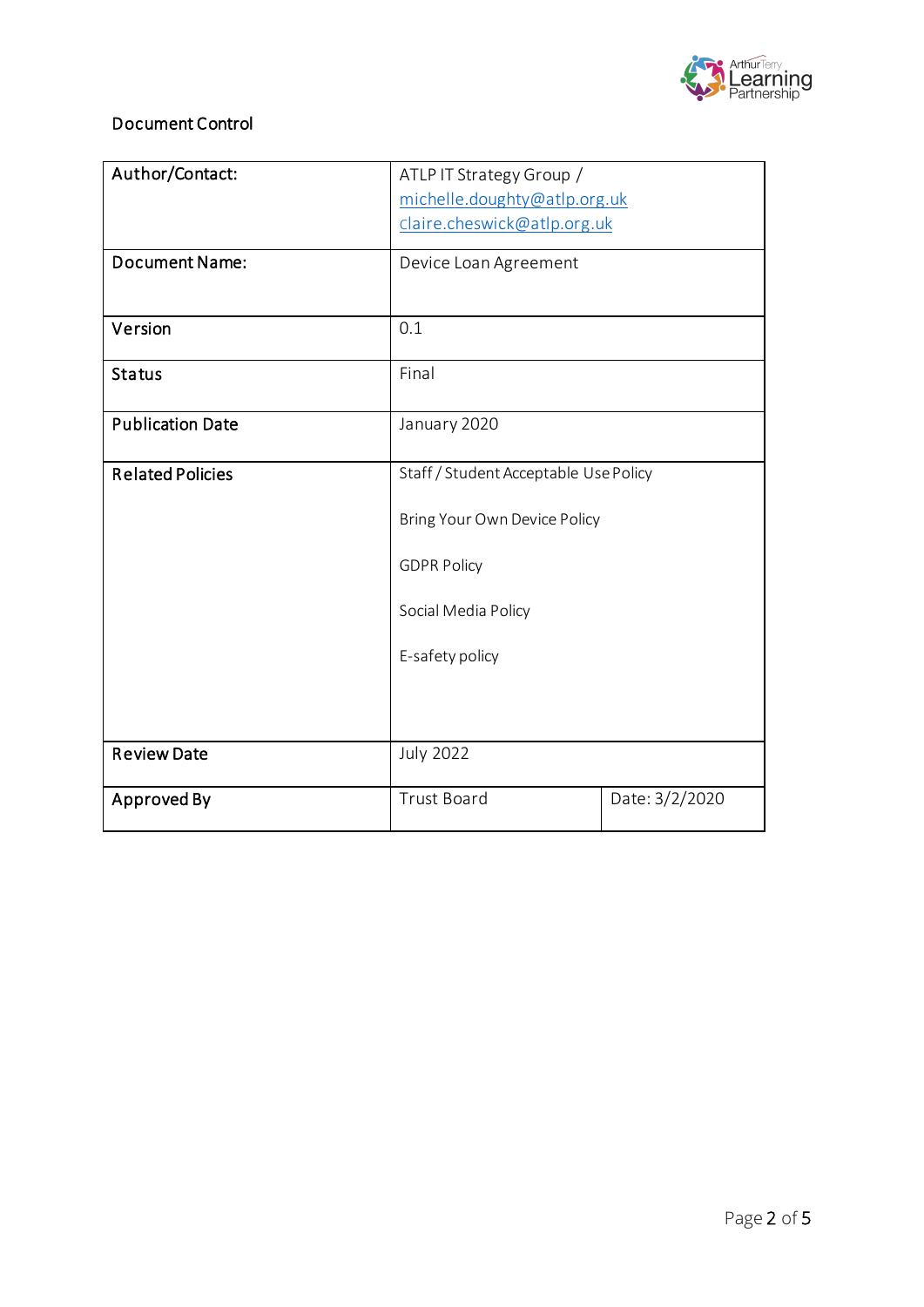

## ATLP Policy

At the ATLP schools' discretion, a device may be provided to a staff to student member to help them carry out their duties or learning.

This Acceptable Use Policy is intended to ensure:

• That the staff/student understands their requirements and responsibilities when loaning a device from the ATLP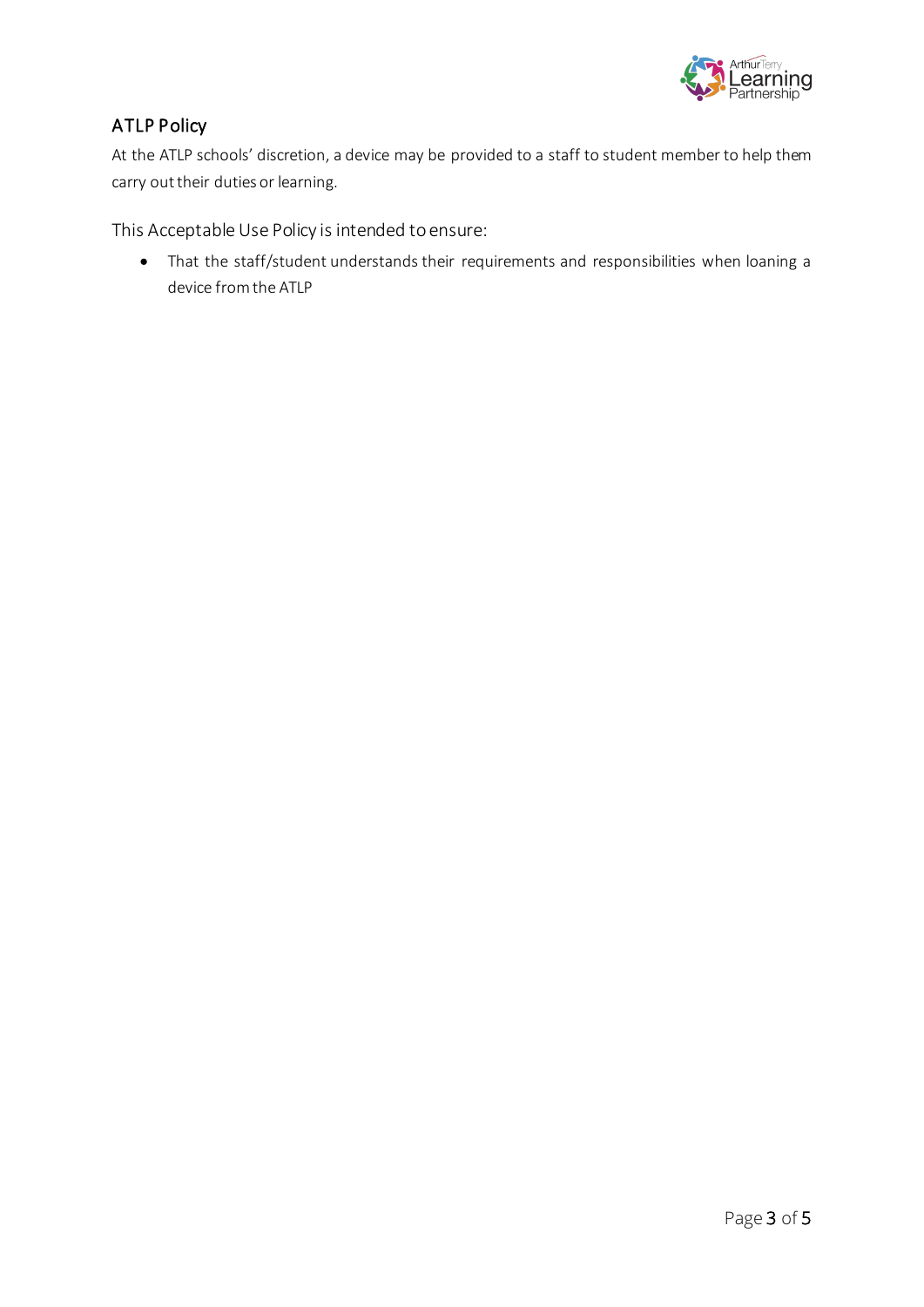

## Device Loan Agreement

It has been agreed that the ATLP will loan a digital device to the signatory on this document:

- I understand that the device remains the property of the Arthur Terry Learning Trust
- I am responsible for this device until the loan agreement ends or is ended
- I will use it adhering to the guidelines set out in the following policies:
	- o ATLP Acceptable Use Policy
	- o Bring Your Own Device Policy
	- o ATLP GDPR Policy
	- o Social Media Policy
	- o ATLP E-safety policy
- I understand that the ATLP can request return of the device at any time.
- I understand and acceptthat the Trust will fully monitor my use of the school digital technology and communications systems, including my use of this device.
- I understand that the device is for use solely in my position as an ATLP member of staff/student
- I understand that my use of the device will be restricted and to install new applications I must see a member of the ICT team, or if I have a compatible device, I may be permitted to install applications with prior approval from the ATLP ICT team.
- I am responsible for all data created on the device for the duration of the loan agreement.
- I will always lock/secure my device when it is not in use.
- I will take reasonable care so that the device is not at risk of damage or theft. I understand that the device is not covered under the ATLP insurance policy and if the device is lost or stolen through my lack of care I may be required to pay for its replacement.
- I understand that should the device become faulty, one of the possible fixes may be to return the device to its factory shipped state. Therefore it is my responsibility to ensure that any data I keep on it is backed up, or synchronised to a location that is backed up (network Home Directory, OneDrive).
- I will report any fault or damage, accidental or otherwise, to the ICT team immediately. I will also report any fault with software.
- I will report if the equipment is lost for any reason to the ICT team immediately
- I will report any faulty or non-working software to the ICT team immediately.
- If I leave the ATLP, I agree to return the device and any associated peripherals on or before my leaving date.

I have read and understand the above and agree to the guidelines set out in this document.

| Device:        |  |
|----------------|--|
| Serial Number: |  |